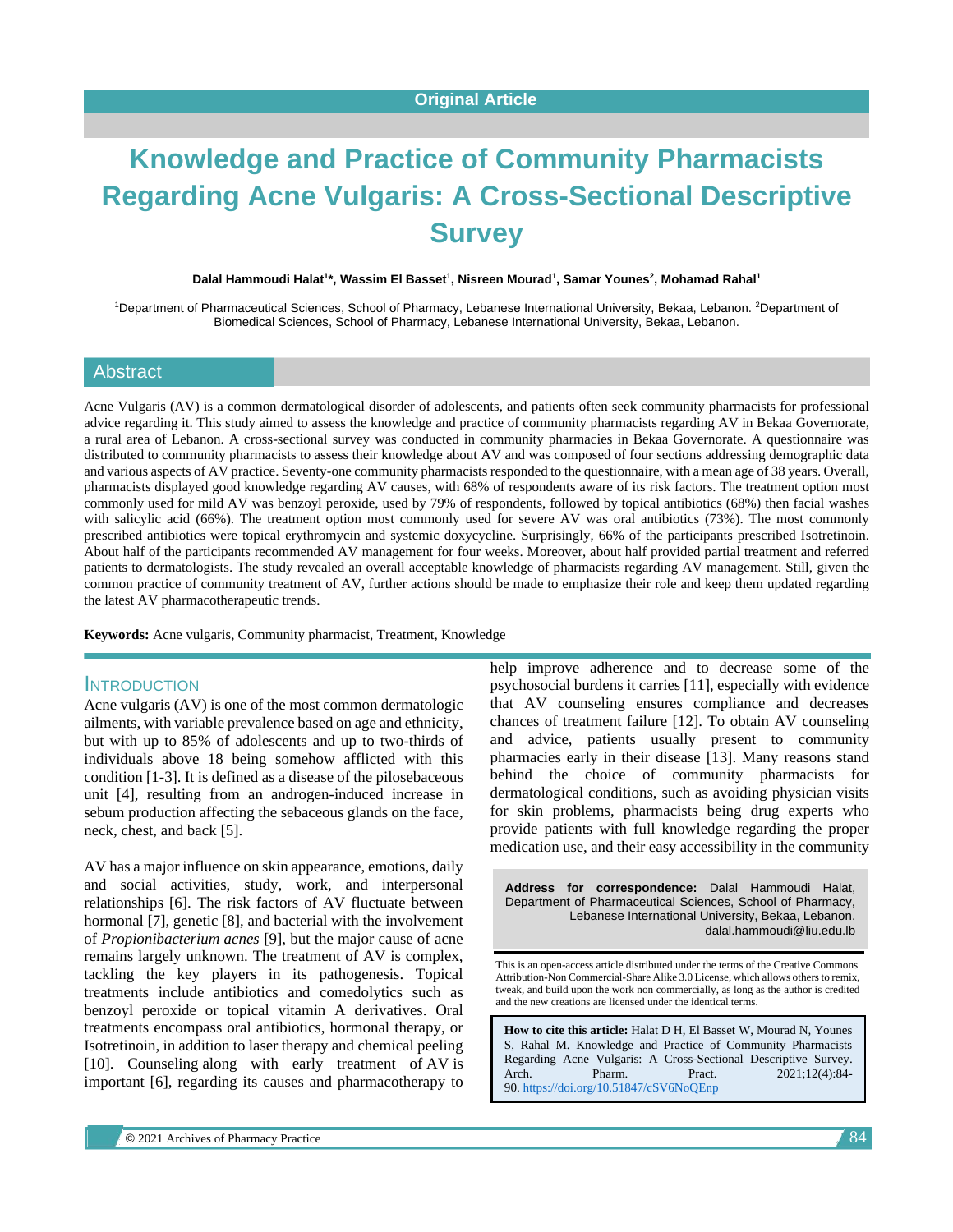[14, 15]. Added to these reasons, in Lebanon, pharmacist counseling is a service pharmacists perform for free from their community counters for the well-being of their patients. To offer proper patient advice, the community pharmacist should always be updated regarding AV pharmacotherapy, proper counseling tips when dispensing AV medications, and the proper directions for the use of both prescription and nonprescription medications [16], especially since patients can sometimes self-treat this condition [17].

Previous studies showed conflicting results regarding the knowledge and practice of pharmacists and prescribers in the field of AV. They recommended the need for a call of action to update and improve this knowledge [13, 18]. Only rare data regarding pharmacist knowledge and practices regarding AV exist. Previously, Dardari *et al*. investigated the knowledge level and practice management of AV among community pharmacists in Tripoli and showed unsatisfying results in treatment, practice, and referral in addition to the overall AV knowledge [19]. Furthermore, Khattar *et al*. investigated common dermatological diseases in Lebanon and discovered AV to be the most prevalent and showed its negative impact on patients [20].

In light of the above, the present cross-sectional study was conducted to evaluate community pharmacists' knowledge and practice regarding AV causes and pharmacotherapy models in their community pharmacy settings in the Bekaa governorate, a rural area of Lebanon. To our knowledge, no previous study has addressed AV knowledge and practices among community pharmacists in this area.

# MATERIALS AND METHODS *Study Design and Population*

A cross-sectional survey about AV knowledge and practices was conducted among pharmacists in the Bekaa governorate over two months, from August through September 2017. All invited pharmacists accepted to participate.

## *Acne Vulgaris Questionnaire*

The questionnaire about knowledge and practices regarding AV was prepared to administer to pharmacists in English. Given that some pharmacists have French as a second language to Arabic, the writing of the questionnaire used scientific English, and translation to Arabic (mother language) was verbally offered if needed. The questionnaire included a total of 35 questions structured into four parts as follows: (1) The first part was composed of 10 questions that included demographic participant data (gender, age, geographic area, educational level, years of experience, availability of a dermatologist or a dermatological company that promotes AV care in the pharmacy). (2) The second part of the questionnaire evaluated the pharmacists' knowledge on AV hormonal, genetic and microbial etiologies. It also investigated risk factors aggravating AV or worsening its symptoms, including stress, type of work, psychosocial factors, the correlation between Av and diet in general, and dairy products in particular. Questions also addressed AV incidence, the role of hygiene in AV, and knowledge regarding AV consequences in terms of scarring. (3) The third part of the questionnaire addressed the pharmacists' knowledge regarding AV treatment options. It included four questions identifying the common treatments used by the community pharmacists for either mild or severe AV, including common antibiotics they prescribe, both oral and topical. (4) The final part of the questionnaire was dedicated to investigating general AV treatment and referral practices. Also, it included four questions investigating the pharmacist's duration of treatment, AV case follow-up, general counseling tips offered, and referral frequency for severe AV. All participating pharmacists were asked to choose more than one answer when needed and if applicable.

## *Ethical Approval and Data Collection*

The study was approved by the Lebanese International University, School of Pharmacy, Bekaa campus research group. The questionnaire was administered to pharmacists in their community pharmacy workplace by pharmacy interns during their clerkship after a face-to-face consultation between the interns and the pharmacists to explain the study's aim and obtain verbal consent. Participant pharmacists were informed that the data obtained from the study will be used to offer them ways for better care for AV patients and that their responses will be anonymous and confidential. They were also assured that participation in the study was voluntary and that they had the freedom to decide, at any time, to withdraw from answering the questionnaire. The agreement of the pharmacist to complete the questionnaire was considered an informed written consent to participate. Participating pharmacists first filled the questionnaire manually, then all filled questionnaires were entered in an online form to allow the analysis of the results.

## *Data Analysis*

Variables were analyzed using descriptive statistics, including mean  $\pm$  standard deviation for quantitative variables and frequencies and percentages for qualitative variables. Analyses were performed on the whole participants and grouped for compiling the results.

# RESULTS AND DISCUSSION *Demographic Participant Data*

Seventy-one community pharmacists answered the questionnaire, with a mean age of 38 years (SD=10), where the majority were males (60.6%), and the rest were females (39.4%). Almost one-third of the interviewed pharmacists (33.8%) had a post-graduate degree (PharmD or Masters of Science in pharmacy), and 36.62% had work experience between 6-10 years. Moreover, 71.83% of the participants had received previous continuous education regarding AV, and 50.7% declared no promotional dermatology sessions conducted by specialists at their community sites. Additionally, pharmacists reported vast availability of dermatologists in their area of practice (85.82%). All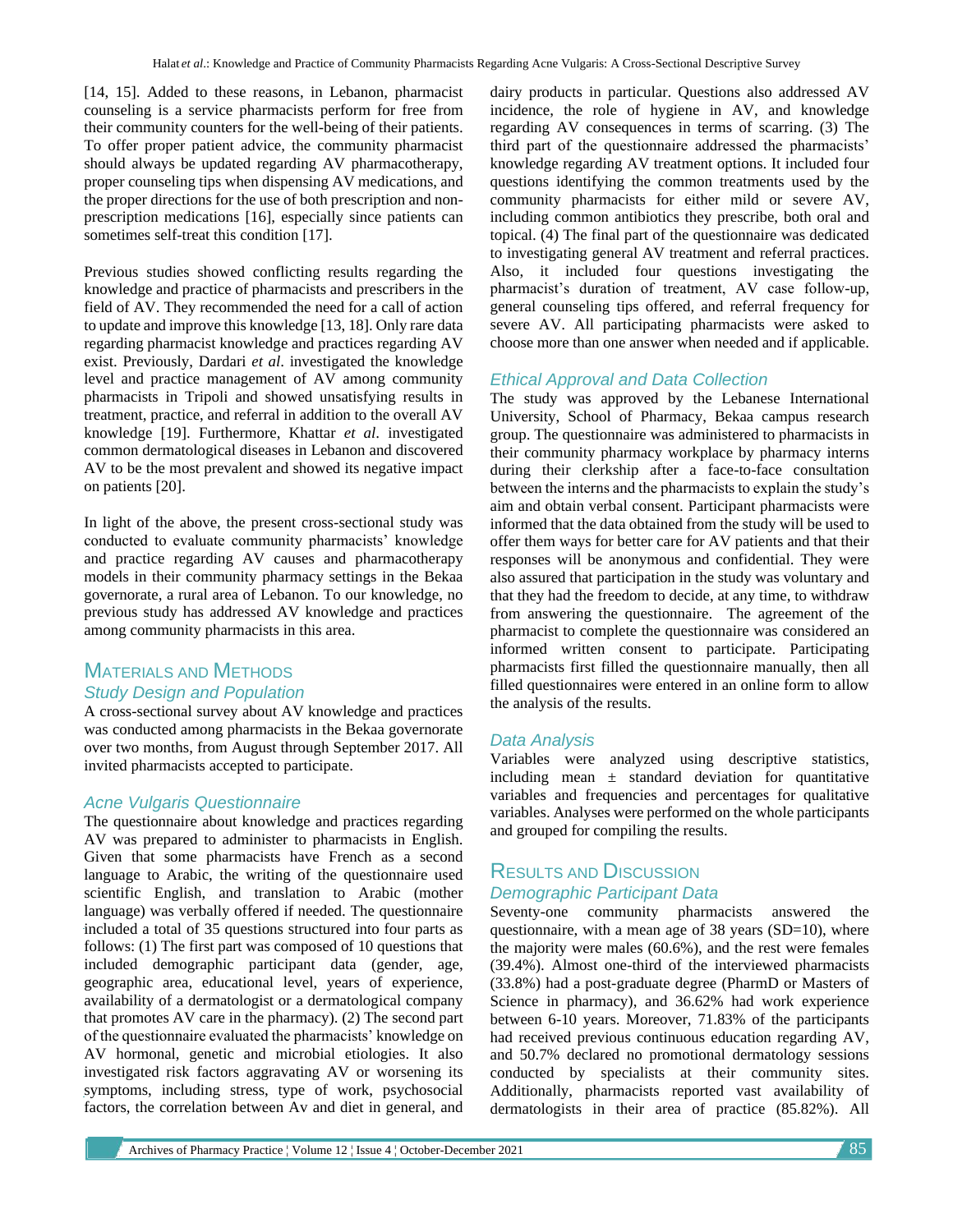demographic data of participating pharmacists are shown in **Table 1**.

| Participants                                    | Table 1. Demographic Characteristics of the |  |  |
|-------------------------------------------------|---------------------------------------------|--|--|
| Respondents Demographic data                    | N (%)                                       |  |  |
| <b>Gender</b>                                   |                                             |  |  |
| Male                                            | 43 (60.6)                                   |  |  |
| Female                                          | 28 (39.4)                                   |  |  |
| Years of experience in community pharmacy       |                                             |  |  |
| 1-5 years                                       | 15(21.13)                                   |  |  |
| $6-10$ years                                    | 26 (36.62)                                  |  |  |
| $11-15$ years                                   | 10 (14.08)                                  |  |  |
| $16-20$ years                                   | 8 (11.27)                                   |  |  |
| $21-25$ years                                   | 8 (11.27)                                   |  |  |
| More than 25 years                              | 4(5.63)                                     |  |  |
| <b>Highest pharmacy degree</b>                  |                                             |  |  |
| BS in pharmacy                                  | 47(66.2)                                    |  |  |
| MS in pharmacy                                  | 14 (19.72)                                  |  |  |
| PharmD                                          | 10 (14.08)                                  |  |  |
| Previous continuing education on AV             |                                             |  |  |
| Yes                                             | 51 (71.83)                                  |  |  |
| N <sub>0</sub>                                  | 20 (21.17)                                  |  |  |
| Dermatologist availability in the area          |                                             |  |  |
| Yes                                             | 61 (85.92)                                  |  |  |
| No                                              | 10 (14.08)                                  |  |  |
| Promotional dermatology session at the pharmacy |                                             |  |  |
| Yes                                             | 35 (49.3)                                   |  |  |
| No                                              | 36(50.7)                                    |  |  |

 $AV =$  Acne Vulgaris

## *Assessment of Acne Vulgaris Causes*

Regarding AV causes, respondents had adequate knowledge of hormonal, microbial, and genetic causes, as shown in **Figure 1**. Despite the good knowledge of community pharmacists regarding AV, only about 18.3% and 33.8% correctly answered questions related to the role of diet and dairy products, respectively, and about half of the respondents were not aware that appropriate hygiene does not prevent AV. Nevertheless, a good proportion (88.73%) were already aware of the effects of certain systemic drugs and cosmetics on acne production. Over 90% of participants were aware of the role of stress in aggravating AV, the persistence of AV beyond the age of 20, and the possibility of scars production in patients with AV **(Figure 2)**.



**Figure 1.** Knowledge, Expressed as Percentage of Correct Answers, of Participating Community Pharmacists regarding the Causes of Acne Vulgaris



**Figure 2.** Knowledge, Expressed as Percentage of Correct Answers, of Participating Community Pharmacists regarding the Precipitating Factors of Acne Vulgaris

#### *Acne Vulgaris Treatment and Drug Options*

For mild AV, topical treatment was the most commonly used by the participants, starting with benzoyl peroxide, used by 78.87%, followed by topical antibiotics (67.6%), then facial washes with salicylic acid (66.2%). Some community pharmacists used less effective therapies such as facial washes and sulfur soaps (48.66%) more than recommended ones such as topical vitamin A derivatives (33.8%), and some even used Isotretinoin (1.40%), a systemic therapy not recommended for mild AV. In addition to Isotretinoin, some community pharmacists prescribed oral treatments such as oral antibiotics (11.26%), combined oral contraceptives (5.63%), or less frequently encountered topical therapies such as dapsone or zinc oxide (4.22 and 21.12%, respectively).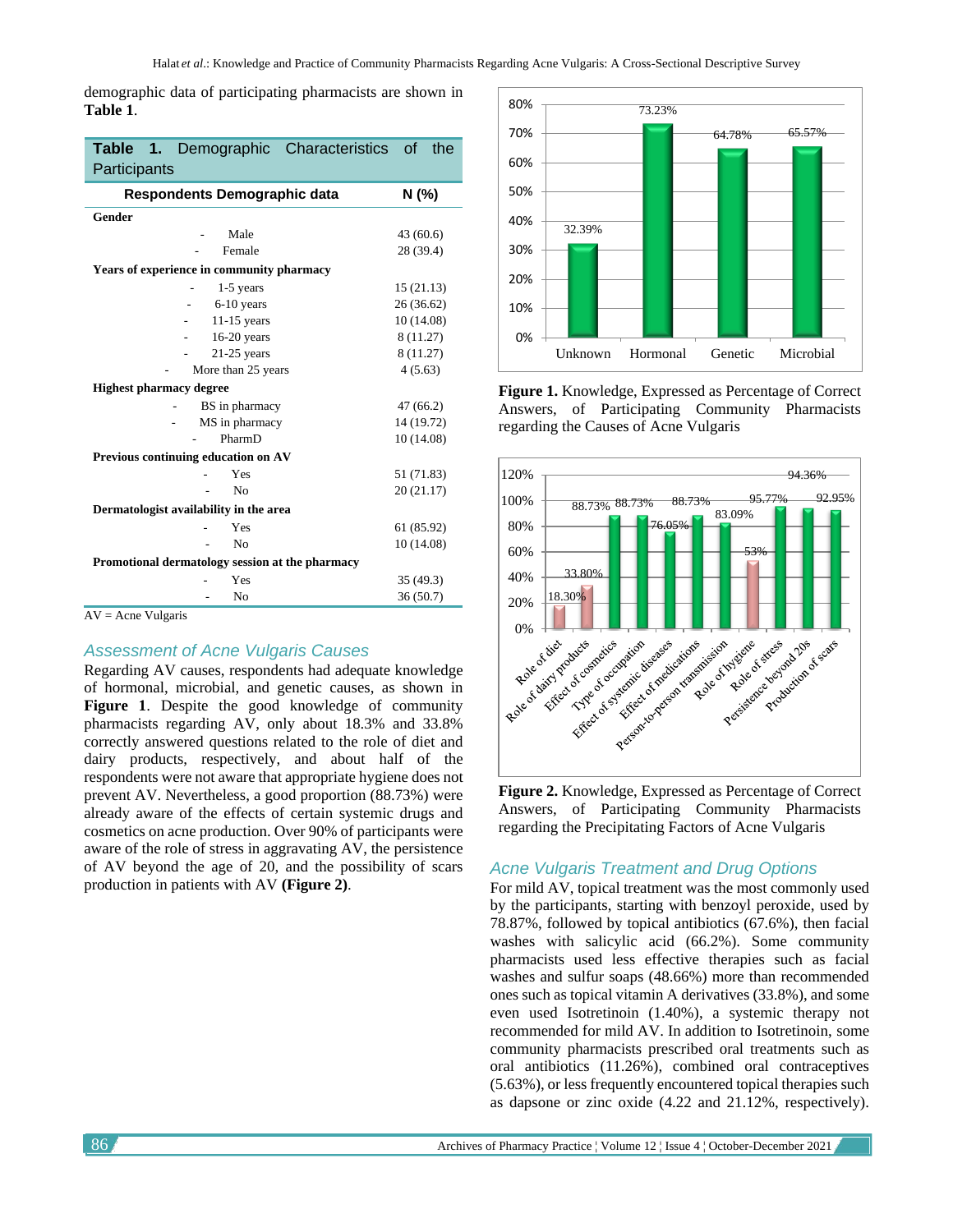Among the most commonly prescribed topical antibiotics for AV was erythromycin (45.1%) followed by clindamycin (38%), whereas topical tetracycline was the least prescribed  $(1.4\%)$ .

For severe AV, oral treatment was the most commonly used with oral antibiotics (73.24%) followed by oral Isotretinoin (66.2%). Nevertheless, topical treatment was also prescribed, as facial washes with salicylic acid or topical vitamin A derivatives, both with similar frequency (39.43%), except dapsone, which any participating community pharmacists did not prescribe for severe AV. Among the most commonly prescribed oral antibiotics, doxycycline was the most commonly prescribed (76.1%), and lymecycline was the least prescribed (2.8%). Few community pharmacists mentioned minocycline as an alternative option (4.2%). All participants' responses regarding AV treatment options are presented in **Table 2**.

| <b>Modalities</b><br>Adopted<br>Table<br>2.<br><b>Treatment</b><br>by |            |  |  |
|-----------------------------------------------------------------------|------------|--|--|
| Participating Pharmacists for both Mild and Severe                    |            |  |  |
| <b>Acne Vulgaris</b>                                                  |            |  |  |
| <b>Treatment modalities</b>                                           | N (%)      |  |  |
| Mild AV                                                               |            |  |  |
| <b>Topical Therapy</b>                                                |            |  |  |
| Benzoyl peroxide                                                      | 56 (78.87) |  |  |
| Antibiotics                                                           | 48 (67.7)  |  |  |
| Erythromycin<br>$\circ$                                               | 22 (45.10) |  |  |
| Clindamycin<br>$\circ$                                                | 18 (38)    |  |  |
| Fusidic acid<br>$\circ$                                               | 7(16)      |  |  |
| Tetracycline<br>$\circ$                                               | 1(1.4)     |  |  |
| Acne washes with salicylic acid<br>٠                                  | 47(66.2)   |  |  |
| Acne washes/sulfur soap<br>$\bullet$                                  | 31 (48.66) |  |  |
| Vitamin A Derivatives                                                 | 24 (33.8)  |  |  |
| Zinc Oxide                                                            | 15 (21.12) |  |  |
| Steroids                                                              | 9(12.67)   |  |  |
| Dapsone                                                               | 3(4.22)    |  |  |
| Systemic therapy                                                      |            |  |  |
| Oral antibiotics                                                      | 8 (11.26)  |  |  |
| Combined<br>contraceptives/hormonal<br>oral<br>therapy                | 4(5.63)    |  |  |
| Isotretinoin                                                          | 1 (1.40)   |  |  |
| <b>Severe AV</b>                                                      |            |  |  |
| Topical therapy                                                       |            |  |  |
| Acne washes with salicylic acid                                       | 28 (39.43) |  |  |
| Vitamin A derivatives<br>$\bullet$                                    | 28 (39.43) |  |  |
| Antibiotics<br>۰                                                      | 27 (38.92) |  |  |
| Benzoyl peroxide                                                      | 24 (33.80) |  |  |
| Acne washes/sulfur soap                                               | 17 (23.94) |  |  |
| <b>Steroids</b>                                                       | 10 (14.08) |  |  |
| Zinc oxide                                                            | 3(4.23)    |  |  |
| Dapsone                                                               | 0(0.0)     |  |  |
| Systemic therapy                                                      |            |  |  |
|                                                                       | 52 (73.24) |  |  |
| Oral antibiotics<br>O                                                 | 39 (76.10) |  |  |
| Doxycycline<br>Tetracycline<br>O                                      | 8 (12.70)  |  |  |
| Erythromycin<br>O                                                     | 2(4.20)    |  |  |
| Minocycline<br>O                                                      | 2(4.20)    |  |  |
| Lymecycline<br>O                                                      | 1(2.80)    |  |  |
| Isotretinoin                                                          | 47 (66.20) |  |  |
|                                                                       | 17 (23.94) |  |  |

Combined oral contraceptives/hormonal therapy

#### *Acne Vulgaris Management Practices*

**Table 3** summarizes the results regarding AV management practices among community pharmacists. Nearly half of the participating community pharmacists managed AV for more than four weeks (50.70%), with the vast majority (90.14%) following up with their patients. Almost half of the community pharmacists provided partial treatment. They referred if necessary (52.12%), whereas the rest either referred to the dermatologist without any treatment (46.47%) or managed patients without any referral to the dermatologist regardless of acne severity (1.41%).

Regarding the common counseling tips, almost all participating community pharmacists chose a combination of at least three counseling tips they usually provide. The most common among these was avoiding friction or picking at the acne lesions (95.77%), followed directly by frequent washing and cleaning of AV lesions, and avoiding stress (78.87% each). Adherence to treatment regimens and maintaining a healthy diet were among the last two counseling tips provided by the community pharmacists (76.05 and 66.2%, respectively).

#### **Table 3.** Participants' General Practices regarding Acne Vulgaris Treatment and Referral

|                                                                         | <b>Practices</b>                                 | N (%)      |
|-------------------------------------------------------------------------|--------------------------------------------------|------------|
|                                                                         | <b>Average treatment duration recommended</b>    |            |
|                                                                         | More than 4 weeks                                | 36 (50.70) |
|                                                                         | 2-4 weeks                                        | 34 (47.89) |
|                                                                         | 1 week                                           | 1(1.41)    |
| Do you usually make follow-ups for your patients?                       |                                                  |            |
|                                                                         | Yes                                              | 64 (90.14) |
|                                                                         | N <sub>0</sub>                                   | 7(9.86)    |
|                                                                         | What supports besides medication do you usually  |            |
|                                                                         | recommend for your patients?                     |            |
|                                                                         | Avoid friction or picking at the acne lesions    | 68 (95.77) |
|                                                                         | Avoid stress                                     | 56 (78.87) |
|                                                                         | Frequent wash and clean the acne lesions         | 56 (78.87) |
|                                                                         | Adhere to treatment regimens                     | 54 (76.05) |
|                                                                         | Adhere to a healthy diet                         | 47 (66.20) |
| How often do you refer patients with severe acne to a<br>dermatologist? |                                                  |            |
|                                                                         | Provide partial treatment and refer if necessary | 37 (52.12) |
|                                                                         | Always refer without medications                 | 33 (46.47) |
|                                                                         | Manage patients without a referral               | 1 (1.41)   |

In the current study, the level of knowledge of community pharmacists and their scientific and pharmacotherapeutic background regarding AV in the Bekaa region of Lebanon was assessed. This is the first cross-sectional study that sheds light on this topic in this area. The impact of such investigation has its roots in AV creating a noteworthy cosmetic and psychosocial burden, and its incidence is one of the most common dermatological problems in Lebanon [19]. AV patients seek help from healthcare providers, including pharmacists who are readily available [14, 15]. This justifies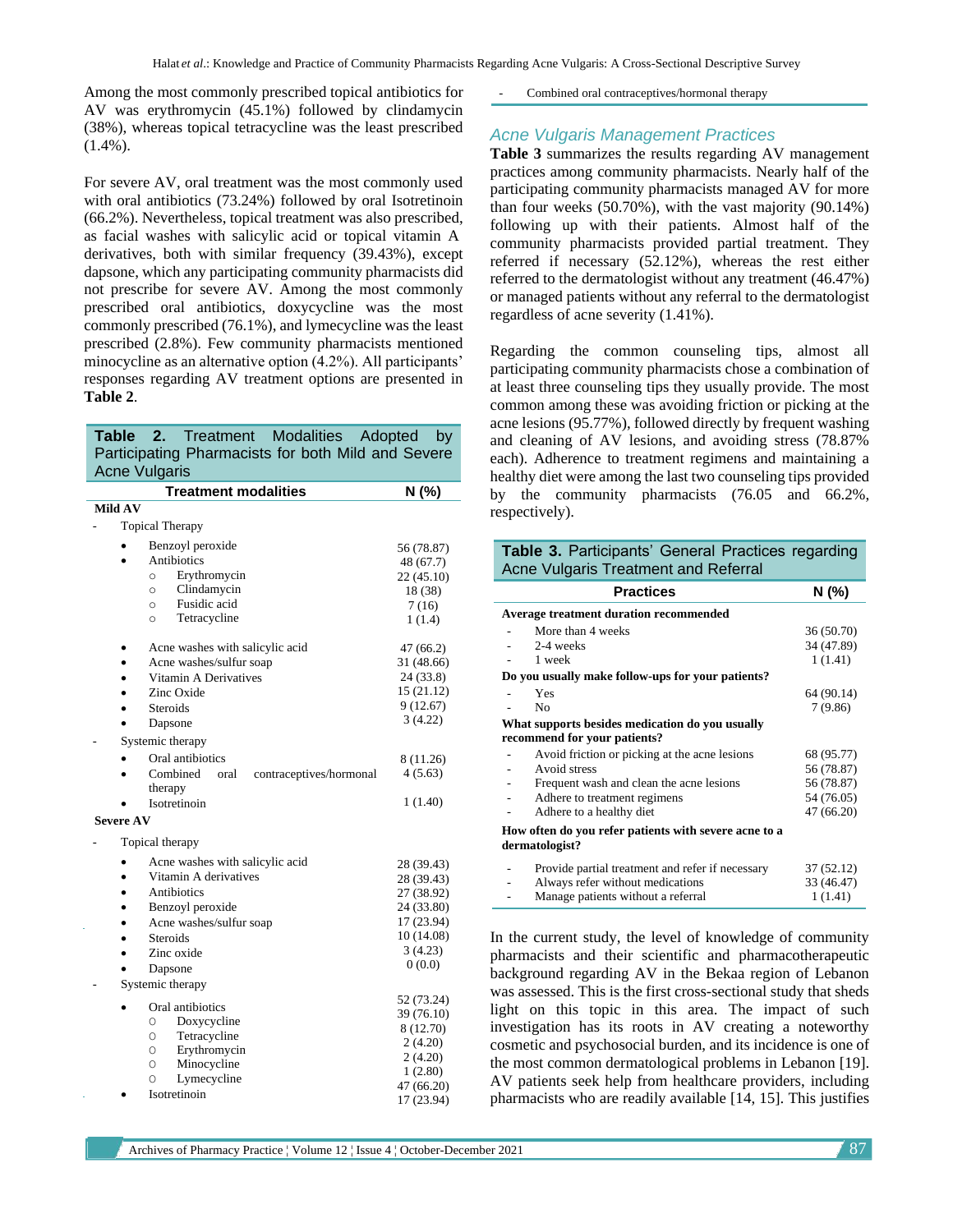the need for pharmacists to stay updated regarding the pathophysiology and pharmacotherapy of AV and stresses the need to assess their knowledge and practices in this regard.

The above results revealed that participants demonstrated an overall good knowledge regarding AV, which is in line with other previously published data inside and outside Lebanon [13, 18, 20]. Knowledge regarding factors contributing to acne leads to efficient counseling of patients and assists in decreasing AV burden [13]. Almost two-thirds of the participants (73.23%) indicated the important role of the hormonal factor in the pathogenesis of AV. Indeed, hormones are crucial in AV, and screening for their levels is important in some patients before initiating any treatment [7, 21]. The results agree with Prashar *et al*. in their study on pharmacists' knowledge regarding AV in Lusaka, where 87.6% of the participants also reported that the hormonal factor is the major key player in AV [13]. However, participants in their study did not regard genetics and family history as an important cause of AV in contrast to this study's findings and other supportive data [8]. Despite the importance of hormones in the pathogenesis of AV, there seems to be a cocktail of predisposing factors and proposed etiologies that also play an important role, such as genetics and family history, bacterial origin as the involvement of *P. acnes* [8, 9, 22], all which were acknowledged by the participating community pharmacists, reflecting a good background knowledge regarding this common skin condition.

In contrast, when it came to diet, some of the participants (33.8%) thought that dairy products could not aggravate acne, whereas the majority (78.87%) thought that spicy food, chocolate, and coffee could do. To date, several studies found a link between certain food triggers and AV [23-25]. These studies focused on carbohydrates generally, without establishing a strong link between AV and diet, which remains controversial. Some studies reported that a high glycemic index could actually aggravate AV and that a low glycemic load diet could actually help in AV by decreasing one probable pathophysiological pathway [24, 25]. This reflects that the participants' knowledge of AV risk factors was variable, which may lead to inadequate elucidating consistent counseling for patients. In addition, a similar trend was noticed regarding the role of hygiene, where some participants indicated that hygiene prevents AV, and a higher number indicated that hygiene plays a role in decreasing AV. Although some studies support that good hygiene can reduce AV symptoms by decreasing peeling, dryness, and irritation, AV is not a directly linked hygiene disorder [26-28]. As for the role of systemic drugs, a good proportion of the community pharmacists (88.73%) were already aware of the effects of certain systemic drugs as well as systemic diseases on AV production, which can help participants rule out some causes of AV before deciding on the right call for action whether they should provide a partial non-prescription treatment or refer directly to a dermatologist [29, 30].

Regarding AV treatment, shortfalls in pharmacists' diagnostic capacities in dermatological conditions were previously reported, probably due to lack of knowledge and expertise, leading to ineffective treatment [15]. Among this study's participants, pharmacological treatment modalities for acne management were investigated, and moderate knowledge was demonstrated, probably more modest in practice. For mild AV, the majority of the participants prescribed benzoyl peroxide in addition to topical antibiotics (with erythromycin and clindamycin the most frequently prescribed). Therefore, participants' perceptions agreed with current AV management guidelines [31]. However, according to the American Academy of Dermatology, only benzoyl peroxide in strengths between 2.5-10%, salicylic acid, and adapalene (a topical retinoid) 0.1% gel are regarded as non-prescription AV products [31, 32]. This may reflect that, in practice, the participants did not limit AV options to non-prescription ones, as they used topical antibiotics and topical retinoids. In addition, participants prescribed acne washes with salicylic acid and even topical steroids, which are not indicated as first-line treatment options, as they were shown to be less effective for mild AV.

Similarly, the study revealed good knowledge regarding AV pharmacotherapy among participants in severe AV, but with some malpractices. These included the prescription of oral antibiotics and oral Isotretinoin by most participants (73.24 and 66.2%, respectively). The standard recommendations for severe AV involve systemic therapy with oral Isotretinoin as the drug of choice for nodulocystic cases [31, 33]. Oral antibiotics such as tetracyclines (doxycycline or minocycline), macrolides (erythromycin) also play a role in severe AV in combination with other agents [31]. However, neither of them is a non-prescription product; antibiotics carry the risk of side effects and development of resistance in *P. acne* [34, 35]. Moreover, Isotretinoin should never be prescribed without the supervision of a dermatologist as it needs constant monitoring (complete blood count, liver function tests, cholesterol, and others) and constant skincare and follow-up [36]. Perhaps community pharmacists' practices regarding oral antibiotics and Isotretinoin should be further investigated, to avoid improper/nonindicated use, tackling the important adverse effects, as well as the emergence of antibiotic resistance in *P. acnes*. Furthermore, some participants prescribed topical treatments such as benzoyl peroxide or topical antibiotics, which are ineffective in severe AV cases. This should be addressed in terms of improving patient satisfaction with AV treatment and the need to use recommended products proved as safe and effective in severe AV.

Patient follow-up and counseling are also important in AV management, and their lack could lead to incorrect and outdated information [18]. This is an add-on point in participating pharmacists who largely (90.14%) asked patients for follow-up. In AV counseling, almost all participating pharmacists showed good knowledge, but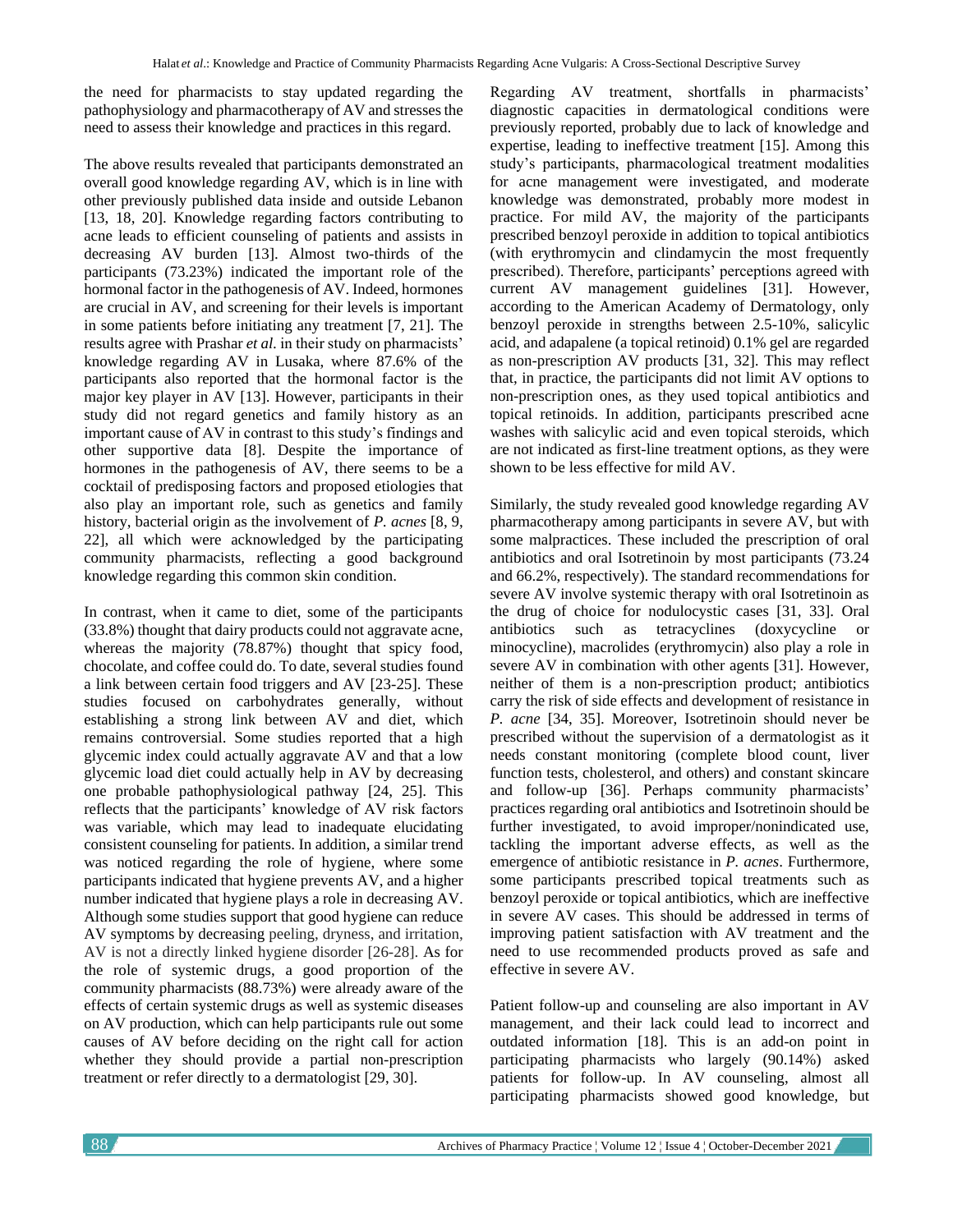surprisingly few of them did not match adherence to treatment regimens needed in AV care. Adhering to treatment regimens was proven to accelerate AV healing, prevent relapse, and decrease scarring [37, 38].

Finally, assessment of referral, which is considered an indicator of pharmacists' knowledge, care and counseling strategies, was also performed. Some studies suggested that the high rate of referral could indicate poor knowledge, decreased care, and minimal counseling strategies, while others suggested that the low rate of referral could also indicate low-level pharmacy practice by pharmacists [18]. Nevertheless, a referral is sometimes a convenient strategy for moderate to severe AV, which requires a dermatologist's advanced systemic therapy and care. The above results showed a good practice of the participating pharmacists regarding AV in terms of referral, where the majority referred to a dermatologist without medications or prescribed partial treatment and referred if necessary.

### **CONCLUSION**

In conclusion, this study revealed that pharmacists in the Bekaa region demonstrated sufficient knowledge but a less informed practice regarding AV in general. Continuing education sessions, workshops, and other updating methods should be implemented to keep community pharmacists abreast of AV and other common dermatological problems. Indeed, ongoing studies should investigate community pharmacists' awareness about AV in other Lebanese regions and highlight gaps of knowledge and practice so that these can be adequately addressed in continuing education or training programs.

#### ACKNOWLEDGMENTS: None CONFLICT OF INTEREST: None FINANCIAL SUPPORT: None ETHICS STATEMENT: None

#### **REFERENCES**

- 1. Alfarhan KK, Alshammari BT, Abohelaibah FH, Al-Esawi AH, Aldawsari AA, Sulimani SH, et al. An overview of diagnosis and management of acne in primary health care centers. J Biochem Technol. 2020;11(4):98-101.
- 2. Alshammari E. Efficacy of Generic vs. branded Isotretinoin for Acne treatment: a case report. J Adv Pharm Educ Res. 2021;11(1):125-7.
- 3. Gallitano SM, Berson DS. How acne bumps cause the blues: the influence of acne vulgaris on self-esteem. Int J Womens Dermatol. 2018;4(1):12-7.
- 4. Gebauer K. Acne in adolescents. Aust Fam Physician. 2017;46(12):892-5.
- 5. Habeshian KA, Cohen BA. Current issues in the treatment of acne vulgaris. Pediatrics. 2020;145(Suppl 2): S225-30. doi:10.1542/peds.2019-2056L.
- 6. Stamu-O'Brien C, Jafferany M, Carniciu S, Abdelmaksoud A. Psychodermatology of acne: Psychological aspects and effects of acne vulgaris. J Cosmet Dermatol. 2021;20(4):1080-3. doi:10.1111/jocd.13765.
- 7. Ju Q, Tao T, Hu T, Karadağ AS, Al-Khuzaei S, Chen W. Sex hormones and acne. Clin Dermatol. 2017;35(2):130-7. doi:10.1016/j.clindermatol.2016.10.004.
- 8. Kurokawa I, Nakase K. Recent advances in understanding and managing acne. F1000Res. 2020;9:F1000 Faculty Rev-792. doi:10.12688/f1000research.25588.1.
- 9. Omer H, Mcdowell A, Alexeyev OA. Understanding the role of propionibacterium acnes in acne vulgaris: the critical importance of skin sampling methodologies. Clin Dermatol. 2017;35(2):118-29.
- 10. Alba MN, Gerenutti M, Yoshida VM, Grotto D. Clinical comparison of salicylic acid peel and LED-Laser phototherapy for the treatment of Acne vulgaris in teenagers. J Cosmet Laser Ther. 2017;19(1):49-53. doi:10.1080/14764172.2016.1247961.
- 11. Oge' LK, Broussard A, Marshall MD. Acne vulgaris: diagnosis and treatment. Am Fam Physician. 2019;100(8):475-84.
- 12. Dreno B, Bagatin E, Blume‐Peytavi U, Rocha M, Gollnick H. Female type of adult acne: Physiological and psychological considerations and management. J Dtsch Dermatol Ges. 2018;16(10):1185-94. doi:10.1111/ddg.13664
- 13. Prashar L, Johnfray F, Ngalamika O. Assessment of level of knowledge of management of acne vulgaris among community pharmacists and prescribers in Lusaka urban. Asian J Pharm Nurs Med Sci. 2015;3(5):143-50.
- 14. Tucker R, Maclure K, Paudyal V, Layton A, Bewley A, Stewart D. An exploratory study of community pharmacist diagnosis and management of dermatitis and acne. SelfCare. 2017;8(2):1-10.
- 15. Tucker R, Duffy J. The role of community pharmacists in the management of skin problems. J Pharma Care Health Sys. 2014;1(1):105-8.
- 16. Szepietowski J, Wolkenstein P, Veraldi S, Tennstedt D, Machovcova A, Delarue A. Acne across Europe: an online survey on perceptions and management of acne. J Eur Acad Dermatol Venereol. 2018;32(3):463- 6.
- 17. Karamata VV, Gandhi AM, Patel PP, Desai MK. Self-medication for acne among undergraduate medical students. Indian J Dermatol. 2017;62(2):178-83. [doi:10.4103/ijd.IJD\\_243\\_16](https://doi.org/10.4103/ijd.IJD_243_16)
- 18. Szepietowski JC, Wolkenstein P, Veraldi S, Tennstedt D, Machovcová A, Delarue A. Acne across Europe: an online survey on perceptions and management of acne. J Eur Acad Dermatol Venereol. 2018;32(3):463- 6. doi:10.1111/jdv.14719
- 19. Dardadi A. Assessment of Knowledge Level and Practice of Management of Acne Vulgaris among Community Pharmacists in Tripoli, Lebanon [dissertation]. Debbiyeh (D): Beirut Arab University; 2016.
- 20. Khattar JA, Hamadeh GN, Rahi AC, Musharrafieh UM. Common dermatologic diseases among students at a tertiary care center in Lebanon. J Med Liban. 2010;58(4):195-8.
- 21. Bosanac SS, Trivedi M, Clark AK, Sivamani RK, Larsen LN. Progestins and acne vulgaris: a review. Dermatol Online J. 2018;24(5):13030/qt6wm945xf.
- 22. Dréno B, Pécastaings S, Corvec S, Veraldi S, Khammari A, Roques C. Cutibacterium acnes (Propionibacterium acnes) and acne vulgaris: a brief look at the latest updates. J Eur Acad Dermatol Venereol. 2018;32 Suppl 2:5-14. doi:10.1111/jdv.15043.
- 23. Aghasi M, Golzarand M, Shab-Bidar S, Aminianfar A, Omidian M, Taheri F. Dairy intake and acne development: A meta-analysis of observational studies. Clin Nutr. 2019;38(3):1067-75. doi:10.1016/j.clnu.2018.04.015.
- 24. Dall'Oglio F, Nasca MR, Fiorentini F, Micali G. Diet and acne: review of the evidence from 2009 to 2020. Int J Dermatol. 2021;60(6):672-85. doi:10.1111/ijd.15390.
- 25. Baldwin H, Tan J. Effects of diet on acne and its response to treatment. Am J Clin Dermatol. 2021;22(1):55-65. doi:10.1007/s40257-020- 00542-y.
- 26. Zip C. The role of skin care in optimizing treatment of acne and rosacea. Skin Therapy Lett. 2017;22(3):5-7.
- 27. Conforti C, Giuffrida R, Fadda S, Fai A, Romita P, Zalaudek I, et al. Topical dermocosmetics and acne vulgaris. Dermatol Ther. 2021;34(1):e14436. doi:10.1111/dth.14436
- 28. Subramanyan K. Role of mild cleansing in the management of patient skin. Dermatol Ther. 2004;17 Suppl 1:26-34.
- Pontello Junior R, Kondo R. Drug-induced acne and rose pearl: similarities. An Bras Dermatol. 2013;88(6):1039-40.
- 30. Lolis M, Bowe W, Shalita A. Acne and systemic disease. Med Clin North Am. 2009;93(6):1161-81.